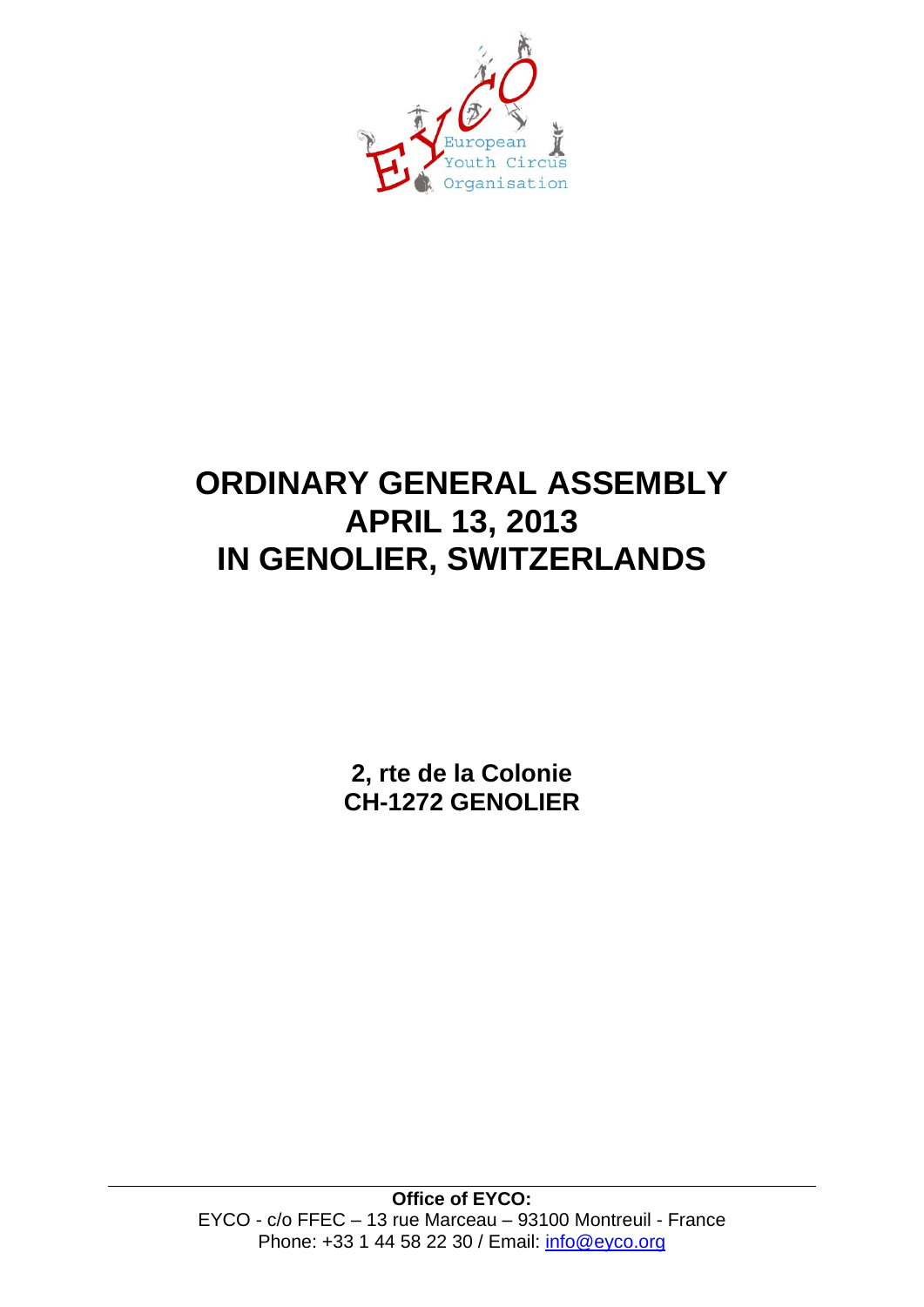# **CONTENTS**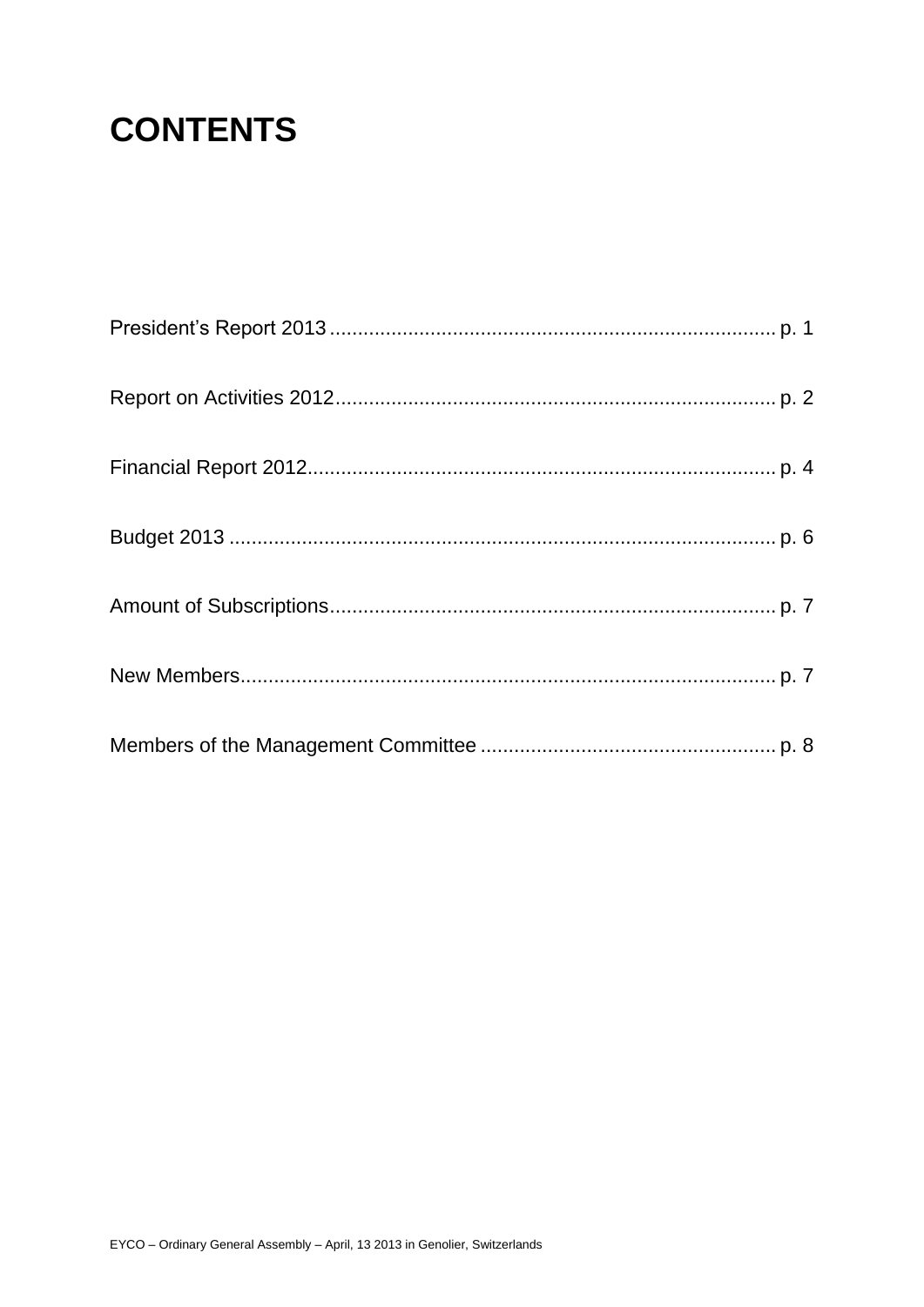# **PRESIDENT'S REPORT 2013**

Our European Confederation, the European Youth Circus Organisation (EYCO), has now been in existence for 3.5 years. Since our last general assembly in autumn 2012 we have made some new steps:

- Follow up on our (Grundtvig) program KATE to develop a shared basic curriculum for circus trainers. We formed a team of experts from all participating European countries to establish a common ground to build a program. The expert group met in autumn 2012 to discuss the first steps. The remainder of the set of meetings which will be held over the course of nearly two years have been scheduled.
- The employment of a coordinator for leading the KATE project.
- The continuation on the organisation of an EYCO youth circus festival with participants from 10 European countries to foster an artistic dialogue between the different countries
- The continuation of the yearly network meeting of NICE
- The first preparation of the NICE network meeting which is planned in Aarhus, Denmark October 2013.
- The further stimulation of youth circuses in non-umbrella countries to establish a national umbrella or network.
- The partial change of the board of Eyco.

Furthermore:

- I like to thank the former President Karl Koeckenberger for his work for EYCO and welcome Peter Smets as a new member of the board.
- We are very grateful to all the individuals from the umbrella's in 11 different countries: France, Finland, Netherlands, Belgium, Germany, Austria, Switzerland, Denmark, Italy, United Kingdom, and Spain to spend their precious time and share their wisdom for the benefit of Youth Circus in Europe.

I do believe that our joined effort will bring us further than walking the same road alone.

*Jan Tjeerd GROENEWOUD, President*

**Resolution number: 1 It is suggested to the General Assembly: ▪ to approve the President's Report 2013**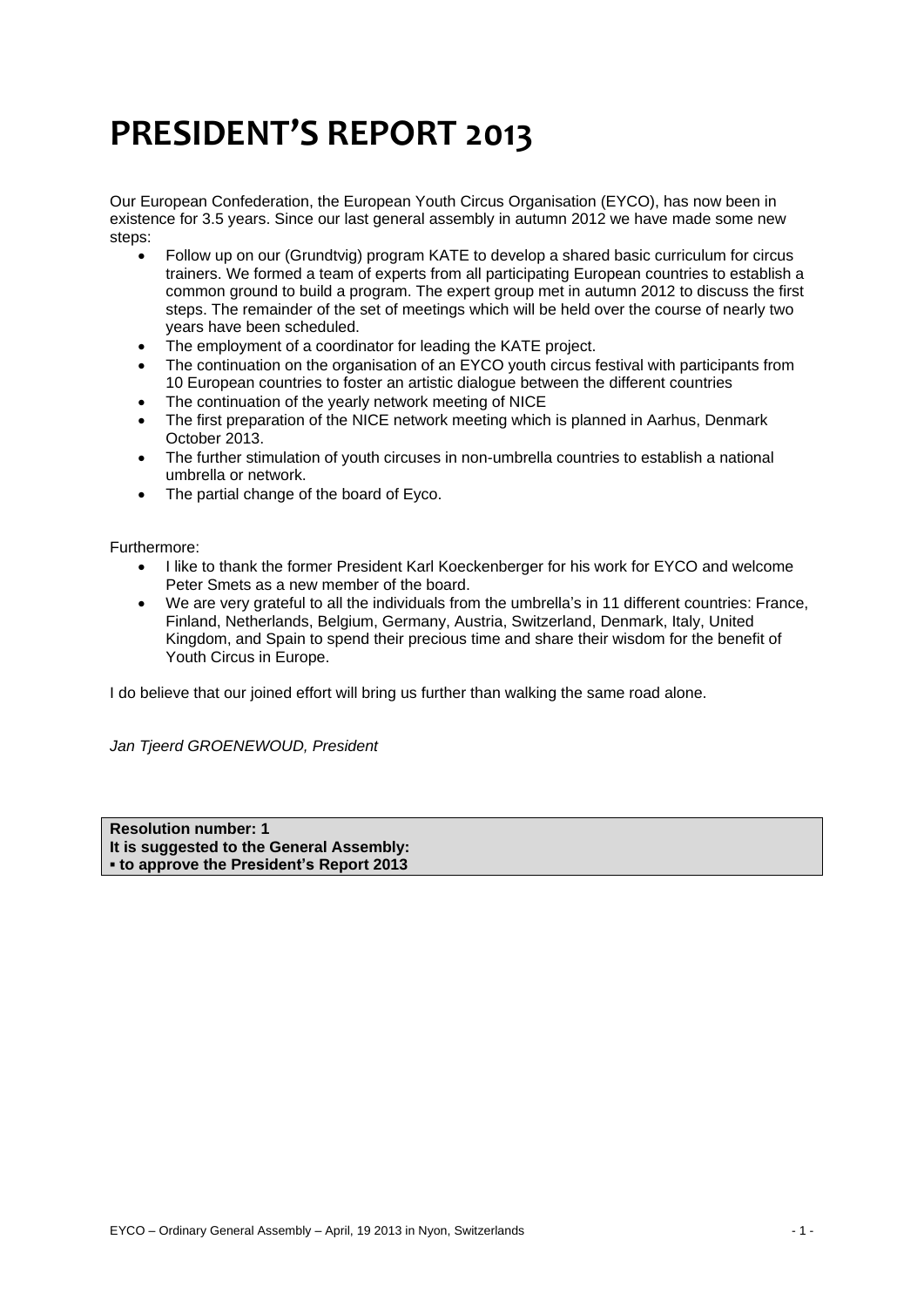# **REPORT ON ACTIVITIES 2012**

The report on activities 2012 of EYCO is presented according to main aims of EYCO. This organisation aims to stimulate and support on a European level:

- The process of recognising and structuring Youth Circus
- The quality improvement of youth circus

The promotion of Youth Circus - by its nature a popular, accessible and inclusive art form – as a means for participants to take an active role in society.

## **ROCESS OF RECOGNISING AND STRUCTURING YOUTH CIRCUS AS WELL AS PROMOTE YOUTH CIRCUS AS A MEANS FOR PARTICIPANTS TO TAKE AN ACTIVE ROLE IN SOCIETY P**

## **NICE**

EYCO aims to provide and manage a platform for co-operation in the development of Youth Circus and its contributors through the annual Network of International Circus Exchange (N.I.C.E).

In 2012, the N.I.C.E. meeting took place in Liempde, Netherlands.

N.I.C.E continued the work it began before, in relation to EYCO subjects, such as pedagogic, artistic and networking.

The N.I.C.E. meeting 2012 was a great moment of sharing experiences and helped EYCO to continue its work.

## **Website**

The EYCO website aims to promote and increase public awareness of Youth Circus in Europe as well as act as a central resource and information centre for Youth Circus by gathering, sharing and spreading information to the national partners.

## **Support creation of national representative organisations**

EYCO is supporting the creation of national representative organisations on youth circus in all European countries. At the end of 2012, the United Kingdom created its first national umbrella for Youth Circus: the

UKYC - United Kingdom Youth circus. The support EYCO can provide to do so will continue during the following years by helping other European countries.



EYCO aims to become a central resource and information centre for Youth Circus by gathering, sharing and disseminating information to the national partners.

At the N.I.C.E meeting held in London in 2009, two main working groups were created to achieve this aim: Artistic and Pedagogical. These working groups include people from National Umbrellas and other experts interested in offering advice and experience.

## **Pedagogical Working Group**

## **CATE project**

Following the idea of a basic training course in english that appears in the past years, EYCO continue its reflection on the subject. In 2012, members of the organisation received a european grant for the project called "CATE" – Circus Adult Training in Europe. This project is running by organisation of different European countries and administratively managed by EYCO.

## **Artistic working Group**

## **Festival**

The Artistic Working Group, aims to stimulate new, creative and artistic developments in the field of Youth Circus. It is working, since 2010, towards the development of a European Youth Circus Festival. In 2012, a deeper contact was made with a potential organiser but unfortunately couldn't succeed. The artistic working group is still working on organising the festival for next years.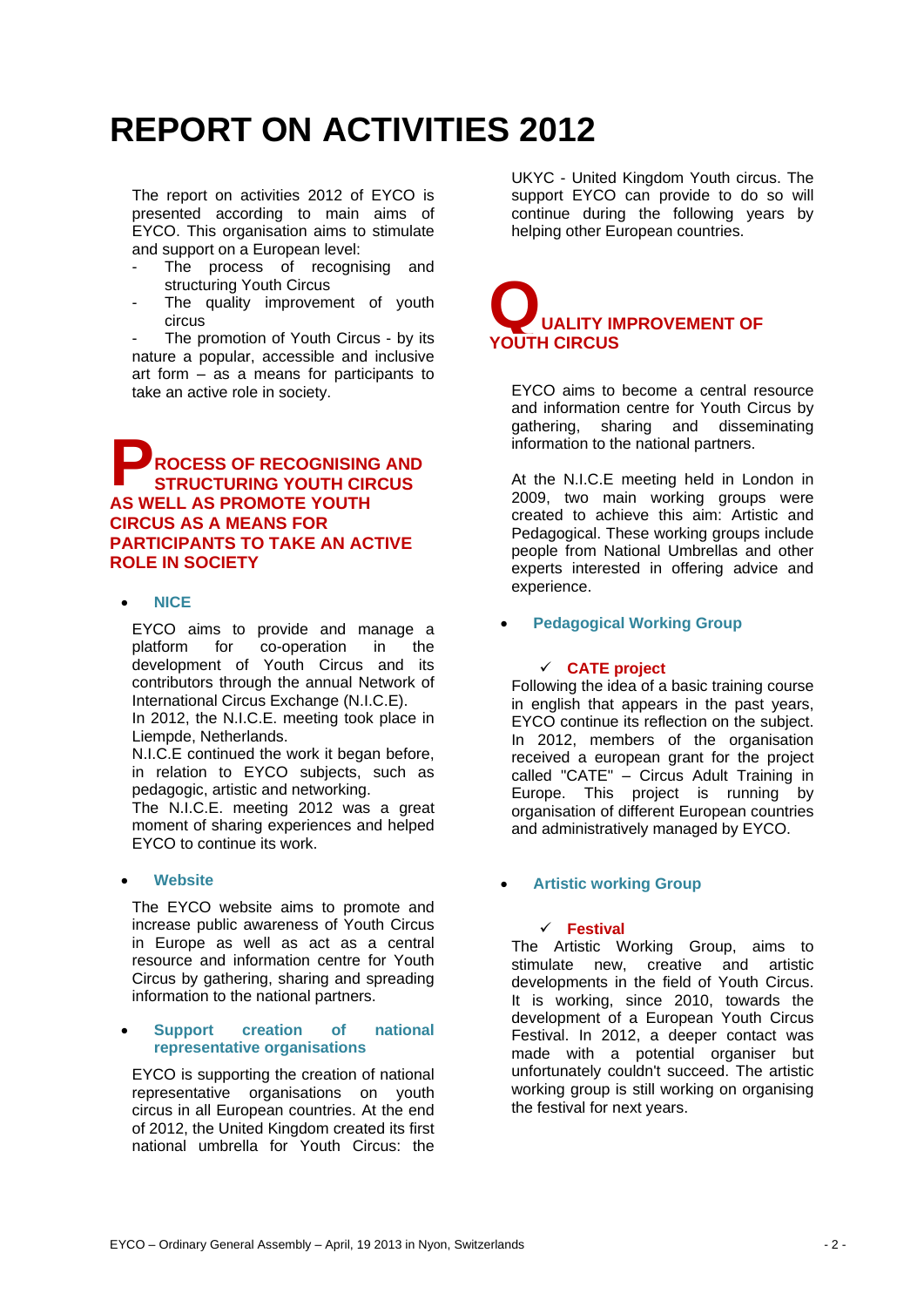## **QUANTITATIVES DATAS ON ACTIVITIES 2012 3 MEETINGS IN 2012**

- April, 2012: Meeting of the Management Committee in Amiens, France.
- September, 2012: Meeting of the Management Committee in Civitavecchia, Italy.
- October, 2012: Meeting of the Management Committee in Liempde, Netherlands.

**Resolution number: 2 It is suggested to the General Assembly: ▪ to take cognisance of the Report of Activities 2012**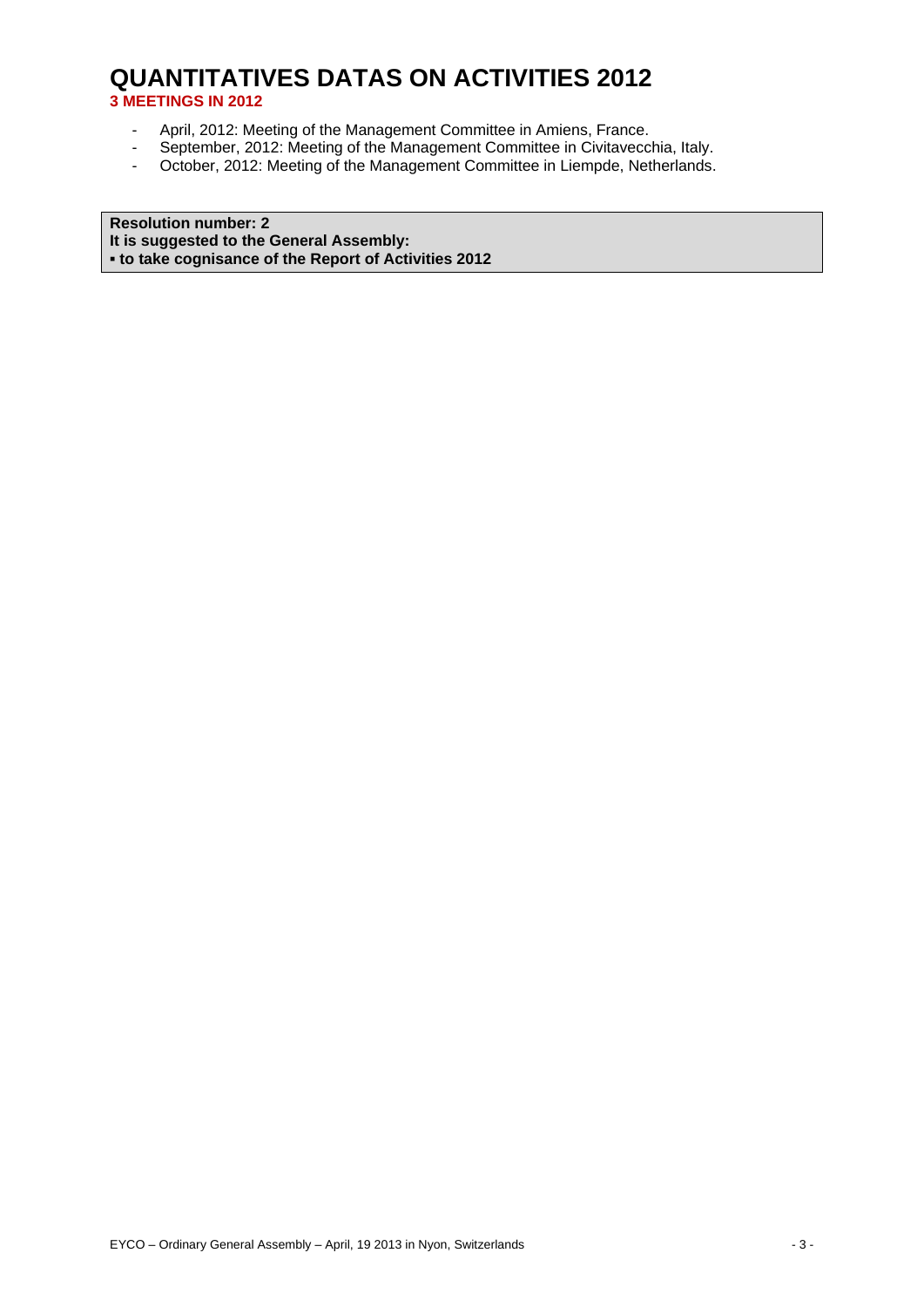# **FINANCIAL REPORT 2012**

## **COMPTE DE RESULTAT SIMPLIFIE**

| <b>CHARGES</b>                                                                     |  | <b>PRODUITS</b>                                        |                                                  |         |         |
|------------------------------------------------------------------------------------|--|--------------------------------------------------------|--------------------------------------------------|---------|---------|
| 60 - Achats                                                                        |  |                                                        | 70 - Ventes de produits finis                    |         |         |
| matières et fournitures consommables                                               |  |                                                        | dont participations financières des<br>licenciés |         |         |
| 61 - Services extérieurs                                                           |  |                                                        | dont participations financ. des non<br>licenciés |         |         |
| sous-traitances, crédits-bails, locations, entretiens et réparations,              |  |                                                        |                                                  |         |         |
| assurances<br>62 - Autres services extérieurs                                      |  |                                                        | dont billeterie                                  |         |         |
| 622 Honoraires                                                                     |  | 2519,03<br>0,00                                        | dont ventes de spectacles                        |         |         |
| 625 Déplacement Mission                                                            |  |                                                        | dont produits annexes                            |         |         |
| Réception                                                                          |  | 2211,68                                                |                                                  |         |         |
| 626 Frais postaux et de télécom.                                                   |  | 157,87<br>149,48                                       |                                                  |         |         |
| 627 Services Bancaires                                                             |  |                                                        |                                                  |         |         |
| 63 - Impôts et taxes<br>dont impôts et taxes sur                                   |  |                                                        | 74 - Subventions d'exploitation                  |         |         |
| rémunération                                                                       |  |                                                        | dont Etat/Drac                                   |         |         |
| dont formation professionnelle                                                     |  |                                                        | dont Jeunesse et sport                           |         |         |
| impôts, taxes sur salaires, participation à la formation professionnelle           |  |                                                        | dont l'education nationale                       |         |         |
| 64 - Charges du personnel                                                          |  |                                                        | dont la région                                   |         |         |
| dont rémunération du personnel                                                     |  |                                                        | dont le département                              |         |         |
| dont charges sociales                                                              |  |                                                        | dont la commune ou assimilé                      |         |         |
| dont autres charges de personnel                                                   |  |                                                        | dont le CNASEA                                   |         |         |
| rémunération du personnel, charges sociales, provisions pour congés<br>payés       |  |                                                        | dont fonjep                                      |         |         |
| 65 - Autres charges de gestion                                                     |  |                                                        |                                                  |         |         |
| courante                                                                           |  |                                                        | Dont autres                                      |         |         |
| redevances, logiciels, licences, subventions versées, dons et pertes               |  | 75- Autres produits de gestion courante<br>cotisations |                                                  | 5881,00 |         |
| 66 - Charges financières                                                           |  |                                                        | 76 - Produits financiers                         |         |         |
| dont intérêts versés sur emprunt                                                   |  |                                                        | dont produits de participations                  |         |         |
| dont intérêtes bancaires                                                           |  |                                                        | 77 - Produits exceptionnels                      |         |         |
| charges relatives aux frais financiers, interêts, frais d'emprunts                 |  | 78 - Reprise sur amortissements                        |                                                  |         |         |
| 67 - Charges exceptionnelles                                                       |  |                                                        | 79 - Transfert de charges                        |         | 558,51  |
| Charges relatives à des opérations exceptionnelles                                 |  |                                                        |                                                  |         |         |
| 68 - Dotations aux amortissements                                                  |  |                                                        |                                                  |         |         |
| charges passées au compte de résultat pour constater la dépréciation<br>des actifs |  |                                                        |                                                  |         |         |
|                                                                                    |  |                                                        |                                                  |         |         |
| <b>SOUS-TOTAL DES CHARGES</b>                                                      |  | 2519,03                                                | <b>SOUS-TOTAL DES PRODUITS</b>                   |         | 6439,51 |
| 86 - Emplois des contributions<br>volontaires en nature                            |  | 87 - Contributions volontaires en nature               |                                                  |         |         |
| dont secours en nature                                                             |  |                                                        | dont bénévolat                                   |         |         |
| dont mise à disposition gratuite des                                               |  |                                                        | dont prestations en nature                       |         |         |
| biens et prestations<br>dont personnels bénévoles                                  |  |                                                        | dont dons en nature                              |         |         |
|                                                                                    |  |                                                        |                                                  |         |         |
| Excédent de l'exercice (bénéfice)<br>3920,48                                       |  | Déficit de l'exercice                                  |                                                  |         |         |
| <b>TOTAL DES CHARGES</b>                                                           |  | 6439,51                                                | <b>TOTAL DES PRODUITS</b>                        |         | 6439,51 |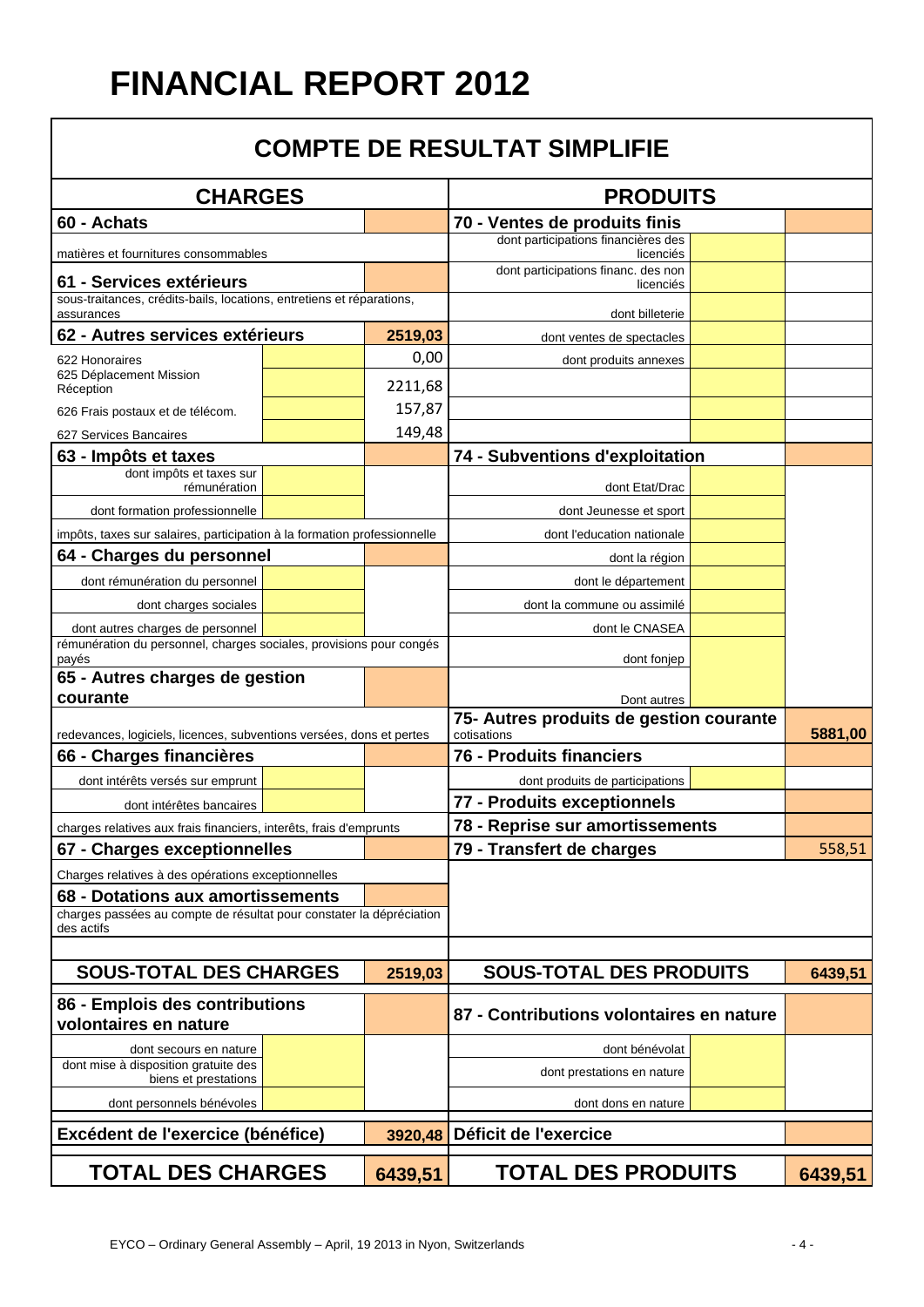| <b>BILAN SIMPLIFIE</b>                                                                                  |              |                              |                     |                                        |                                                  |          |
|---------------------------------------------------------------------------------------------------------|--------------|------------------------------|---------------------|----------------------------------------|--------------------------------------------------|----------|
| <b>ACTIF</b>                                                                                            |              |                              |                     | <b>PASSIF</b>                          |                                                  |          |
|                                                                                                         | Valeur brute | Amortissement                | Valeur nette        |                                        |                                                  |          |
| <b>ACTIF IMMOBILISE</b>                                                                                 |              |                              | <b>FOND PROPRES</b> |                                        |                                                  |          |
| Immobilisations incorporelles                                                                           |              |                              |                     | <b>Capital</b>                         | Apport à la création de la<br>structure          |          |
| <b>Immobilisations corporelles</b>                                                                      |              |                              |                     | <b>Réserves</b>                        | Excédents - déficits des<br>exercices précédents | 1050,31  |
| Ensemble des biens durables (plus d'un an) tels que véhicules, terrain immeuble, équipements, outillage |              |                              |                     | Résultat de l'exercice                 | Excédent de l'exercice                           | 3920,48  |
|                                                                                                         |              |                              |                     | <b>Subvention</b><br>d'investissements |                                                  |          |
| <b>ACTIF CIRCULANT</b>                                                                                  |              |                              |                     | <b>Provisions</b>                      |                                                  |          |
| <b>Créances</b>                                                                                         |              | Cotisations à recevoir       | 2353,51             |                                        |                                                  |          |
| <b>Stocks</b>                                                                                           |              | stocks de fin d'exercice     |                     | <b>DETTES</b>                          |                                                  |          |
| <b>Disponibilités</b>                                                                                   |              | Caisses et comptes bancaires | $9355,42$ crédits   | Emprunts auprés des établissements de  |                                                  |          |
|                                                                                                         |              |                              |                     | <b>Autres dettes</b>                   |                                                  | 6738,14  |
| <b>TOTAL</b>                                                                                            |              |                              | 11708,93            | <b>TOTAL</b>                           |                                                  | 11708,93 |

| Resolution number: 3                        |  |
|---------------------------------------------|--|
| It is suggested to the General Assembly:    |  |
| <b>to approve the Financial Report 2012</b> |  |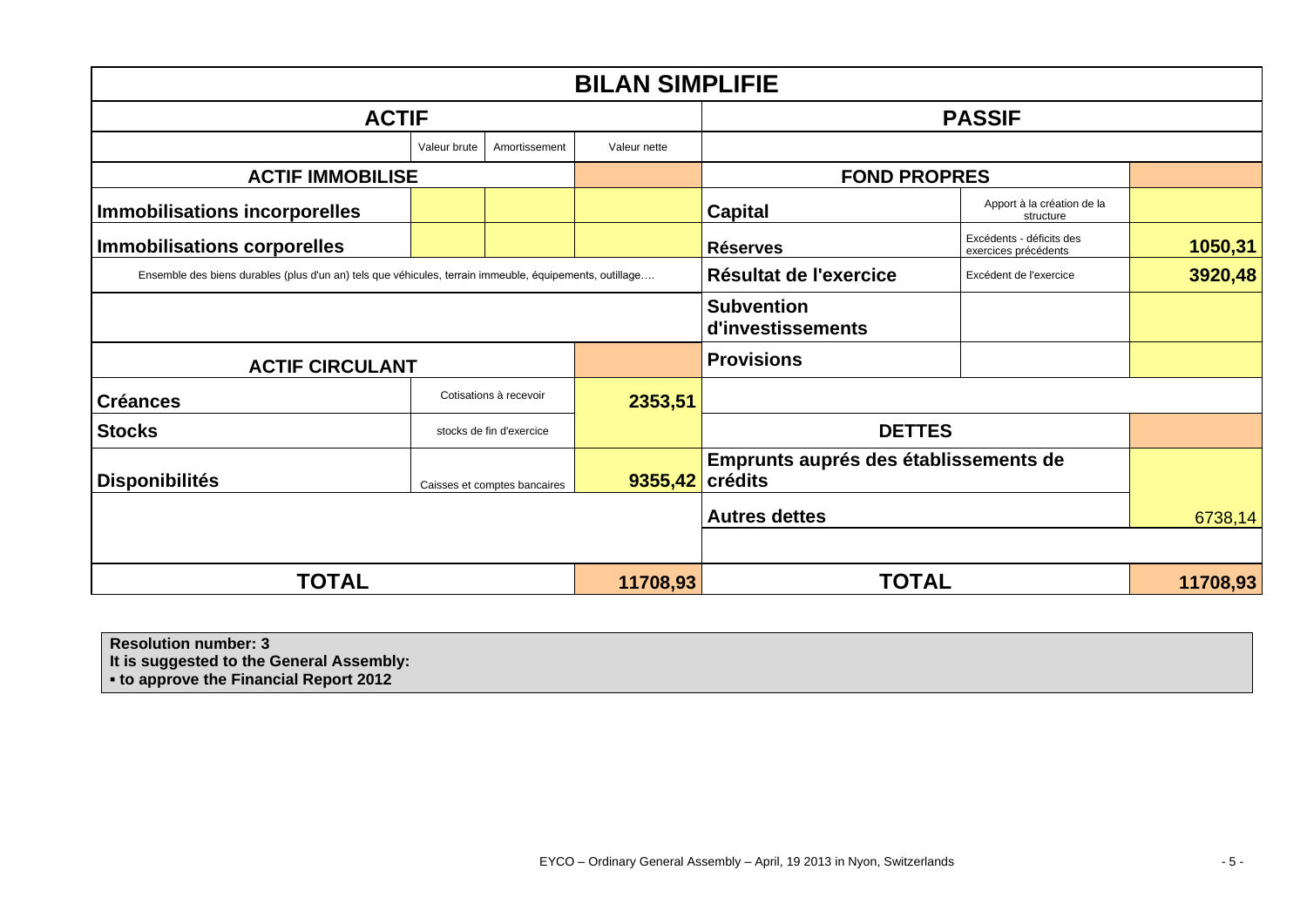# **BUDGET 2013**





**Resolution number: 4 It is suggested to the General Assembly: ▪ to approve the Budget 2013.**